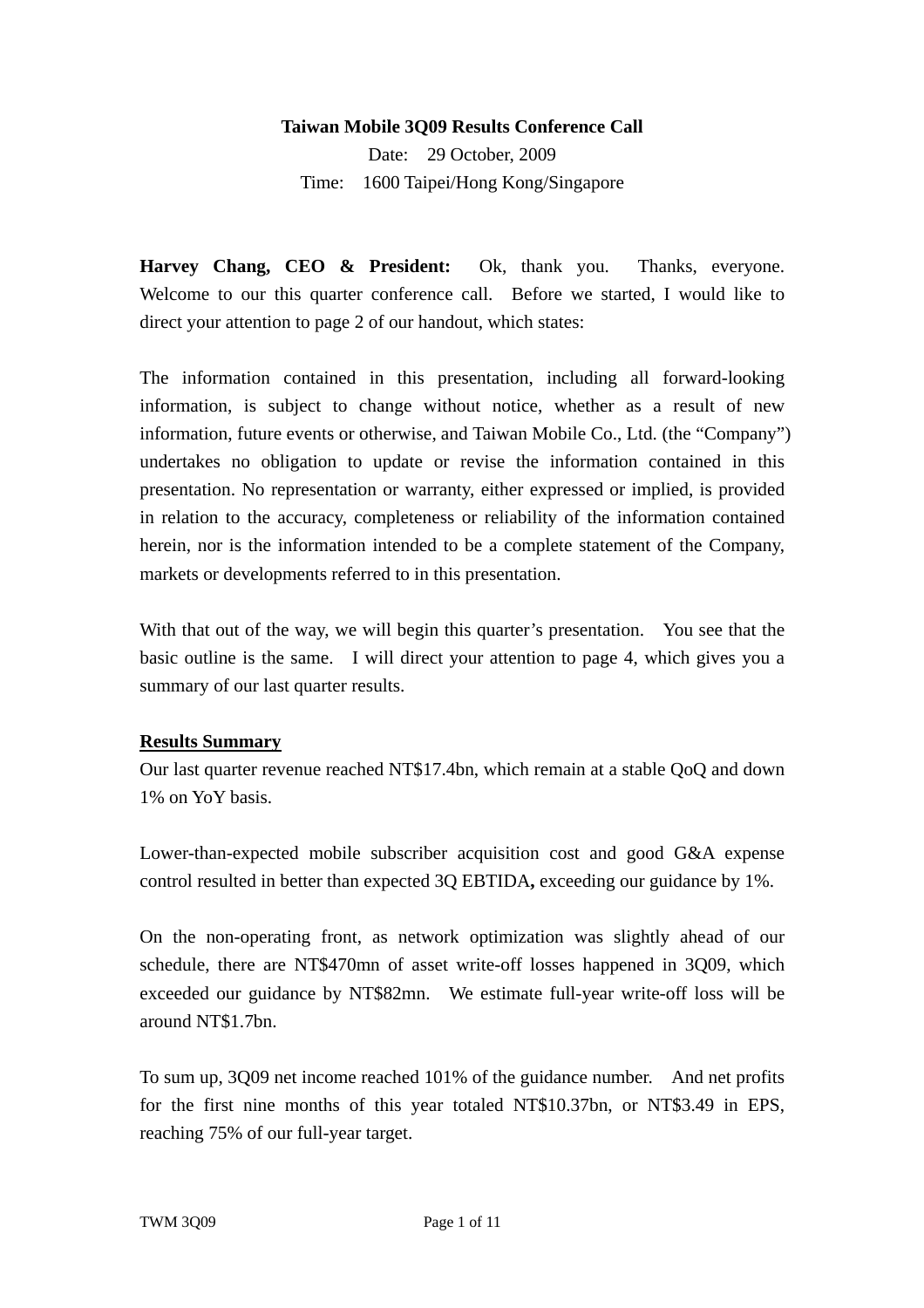The next page will tell you about our divisional performances.

## **3Q Divisional Performance**

## *CBG*

First, let's take a look at our consumer business. In 3Q, CBG recorded a sequential improvement and narrowed YoY decline in revenue. But mobile voice revenue weakness, more company stores opened and higher advertising expense to promote new rate plans and launch of new Blackberry and Android phones had a negative impact on its EBITDA.

## *HBG*

On our household business, we continue to grow our pay-TV, content, and broadband business and HBG reported a healthy 2% QoQ and 15% YoY increase in EBITDA. It is noteworthy that cable broadband EBITDA margin expanded to 43.7% in 3Q09, from 28.2% a year ago, due to economies of scale.

#### *EBG*

And then, for our enterprise business, our EBG mobile revenue remained stable YoY basis while our fixed-line revenue dropped on YoY during 3Q. That said, EBG still reported a YoY growth in EBITDA, attributable to opex savings.

Next page, we will take a look at our comparison of our peers.

#### **Wireless Peer Comparison**

You can see our mobile subscriber number rose 3.1% YoY, coming largely from 119K data card new subscribers.

Despite rising opex in last quarter as a result of more company store openings and more spending on marketing campaigns, TWM still managed to surpass our closest competitor in terms of mobile EBITDA as well as EBITDA margin.

The next page has outlined the VAS and 3G.

## **VAS and 3G**

As you can see that TWM's VAS revenue growth reached 28% last quarter and that number is among the most pronounced among the three operators. This is primarily aided by 67% revenue increase in mobile internet. Last quarter, revenue from data card users went up to 19% of total data revenue, vs. 7% a year ago.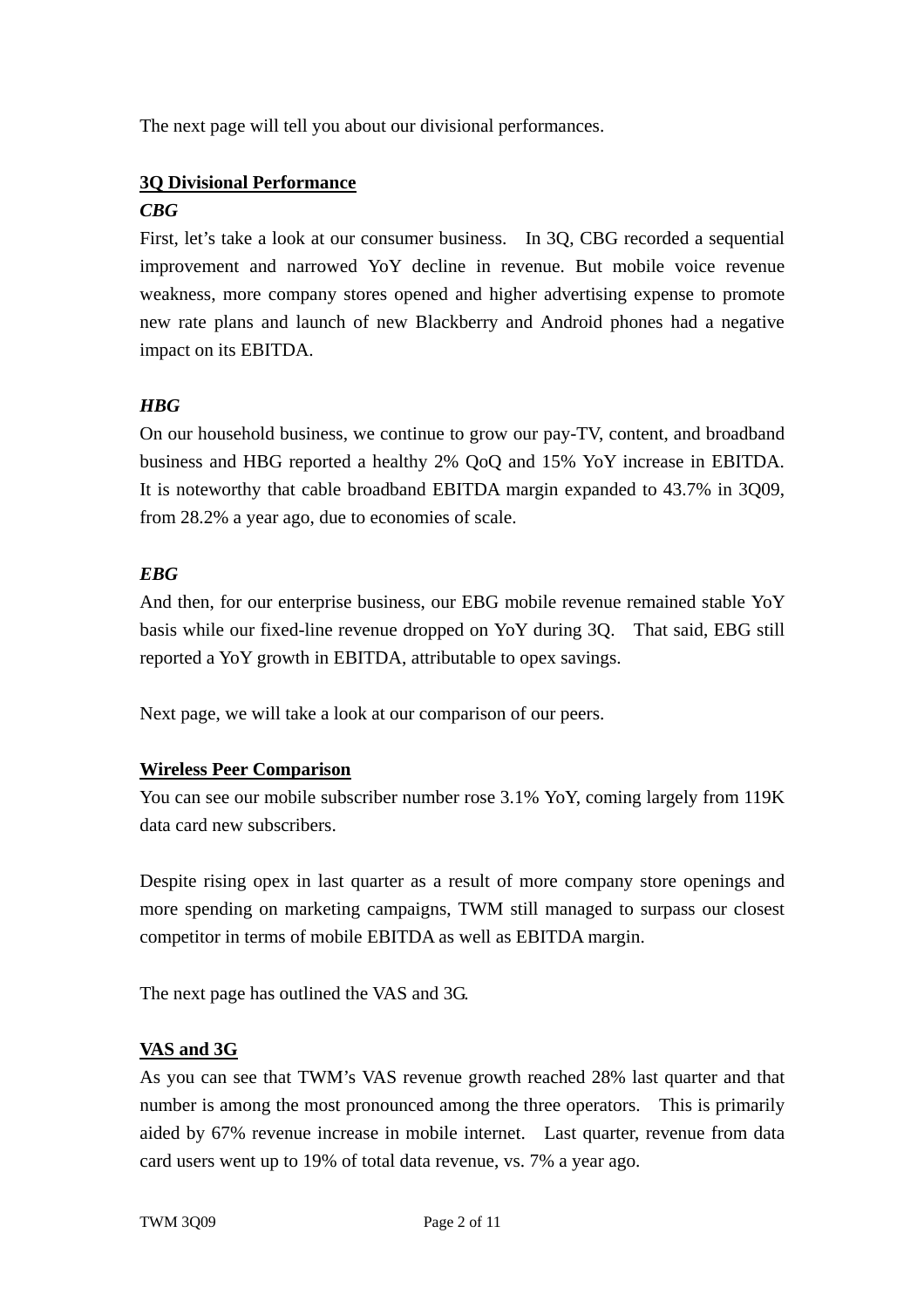As far as our 3G post-paid subscriber number is concerned, our 3G post-paid subscriber number last quarter exceeded 3m, up 59%YoY, making up 54% of total post-paid customers. And our 3G data revenue was up 91% on YoY basis.

I will turn the mic over to Rosie to talk about our balance sheet and cash flow.

### **Balance Sheet Analysis**

**Rosie:** On BS, cash balance was down by NT\$3.69bn from previous quarter, which was mainly due to dividend payment of NT\$14bn on July 24. We raised some short term borrowing of NT\$3.8bn and long term debts of NT\$2.3bn to fund this payout. As such, net debt to EBITDA went up to 0.64x at the end of the 3Q.

Net PP&E balance at the end of 3Q09 was down sequentially. The 2G telecom equipment net book value was reduced to NT\$17.92bn at the end of 3Q09.

Following the closing of recently announced cable acquisition deal, we estimate our total capital surplus to reach NT\$21.2bn, taking into account the NT\$8.8bn increase in capital surplus from the transaction. That was boosted by capital gains realized as a result of treasury share sale.

#### **Cash Flow Analysis**

And, on the cash flow part, our 3Q09 operating cash flow rose from 2Q09 partially due to fewer payments of corporate tax this quarter.

Since we have already made payments ahead of time in 2Q for some capex spending, our 3Q cash capex was lower compared to the 2Q number. Year to date, the accumulative capex reached NT\$4.84bn versus our full-year target of NT\$6.5bn.

In terms of financing cash activities, total borrowings increased by NT\$6.1bn to facilitate the NT\$14bn dividend payment in 3Q09. NT\$0.38bn cash inflows were from selling treasury shares to employees in 3Q09.

The QoQ rise in 3Q09 FCF was a result of escalated operating cash inflows and lower cash capex as mentioned earlier. Year to date, FCF reached NT\$11bn.

So, let me turn this over back to Harvey for 4Q forecast.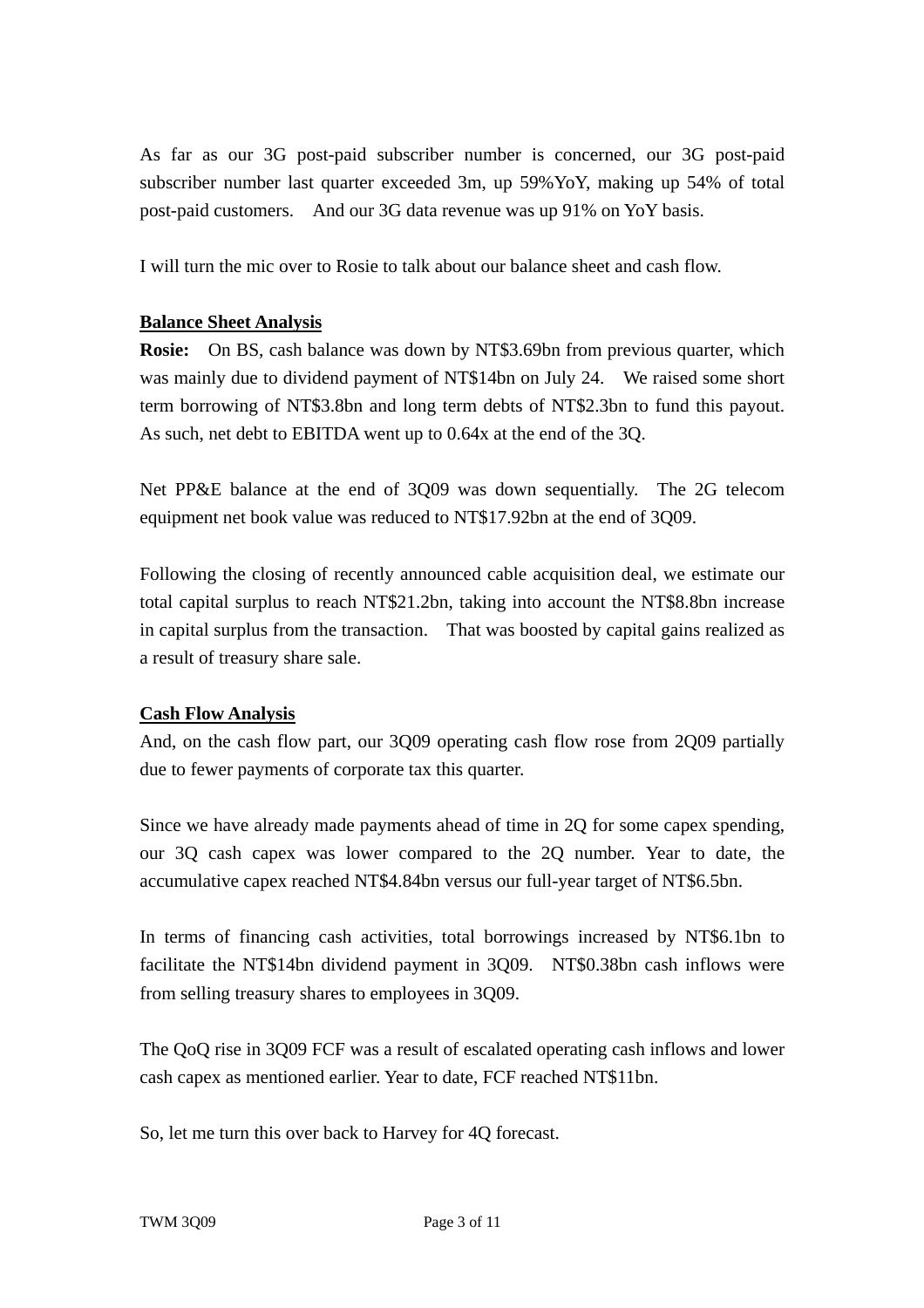#### **4Q09 Forecast**

**Harvey:** For this quarter, we expect cable related revenue and profits to trend up on sequential basis and to record double digit YoY growth; this is primarily caused by continuous growth in pay-TV, content distribution, and cable broadband business.

Mobile revenue this quarter is not expected to further trend up from 3Q due to seasonality but is estimated to be resilient, compared to the level a year ago. Operating expenses control will lead to a positive YoY growth in EBITDA for this quarter.

As to our fixed network, the EBITDA generated by fixed network this quarter is expected to be stable on a QoQ basis and have a small YoY increase, due to the expense control.

Our main non-operating item in 4Q will be asset write-off losses around NT\$366m.

For the full-year, we expect net profit to be NT\$13.9bn and on EPS terms will be NT\$4.67, which are in line with our guidance.

#### **Event/ Regulatory update**

If you turn over to the next page, just give you a quick update on this acquisition of Kbro deal. We have filed with FTC (Fair Trade Commission) on October  $9<sup>th</sup>$ , that's about three weeks ago. We now in communication with them and waiting for their approval.

Also, this year, again we won the A+ award on Information Disclosure and Transparency Assessments conducted by Securities and Futures Institution. This is the four year, four times in a row, that we got this award and, also, demonstrate our commitment to higher transparency.

#### **Key Message**

Our key message for this quarter is basically that we expect to meet the guidance for the year for our existing businesses

And then we look forward to receive approvals from the regulatory body on this acquisition deal, so that we have more platforms to work out, to further increase shareholder return.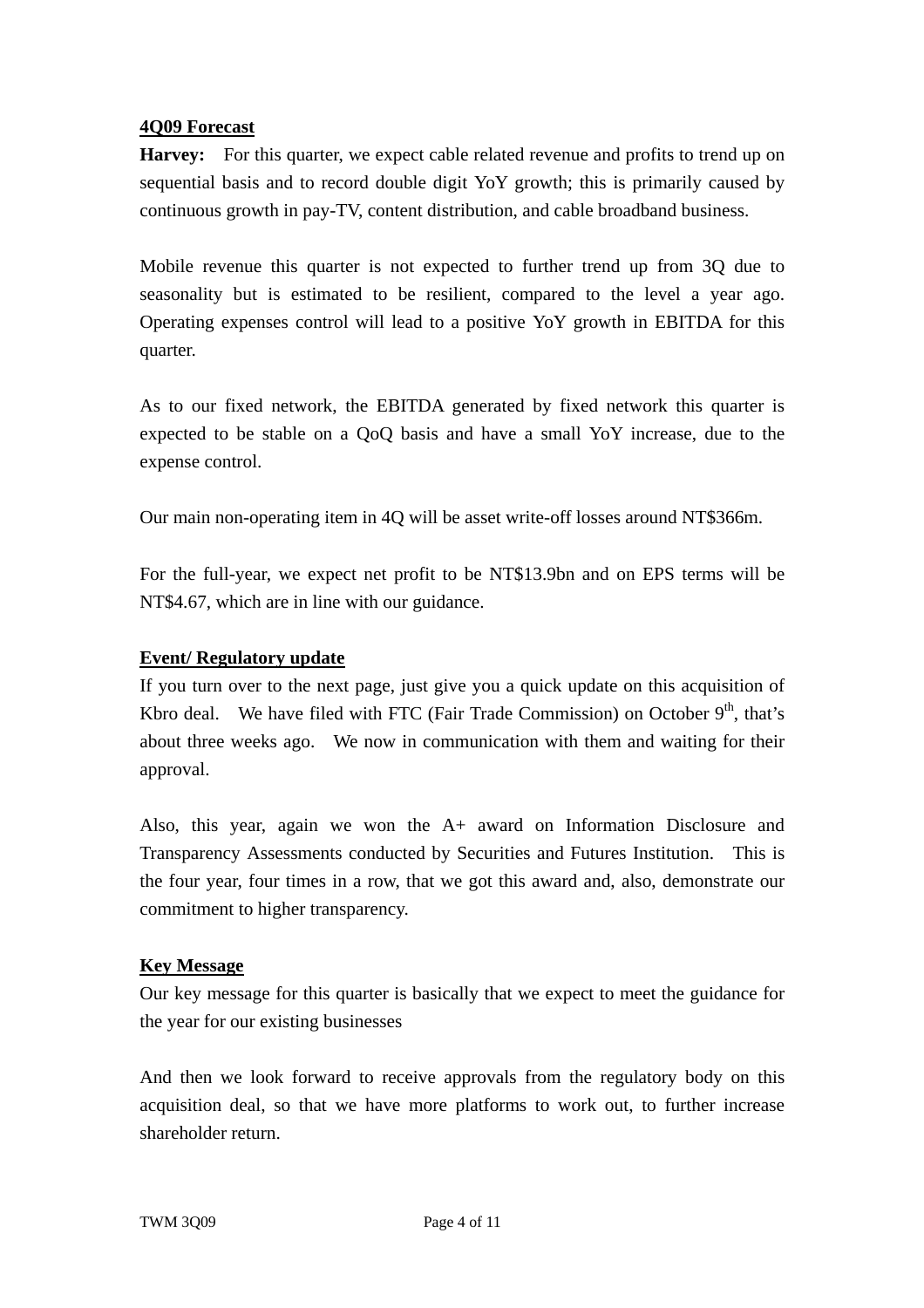And that concludes my presentation and would be happy to take questions.

## **Q & A**

**Kathy Chen, Goldman Sachs:** *Hi, thanks for taking my question. I have three questions I'd like to start off with. Firstly, in terms of the comment about shareholder returns, can you give us an update on what the board is thinking about capital management outlook in terms of dividends to paid from '09 earnings given that, with the Kbro acquisition closing end of this year, presumably there will be a hit to the dividend returns given that those shares will be forgoing dividends. So, is there any update on whether or not we can see any buffering as a result of that?* 

*The second question is on the cable broadband EBITDA margins. In the prepared comments, you mentioned that the 3Q EBITDA margins have gone up to 44%. Can you share some color on how much higher this could continue to go as you gain more scale on the broadband side?* 

# *And, lastly, on the regulatory side, can you give an update on discussion with regulators regarding the price cap as we're heading to the end of the year?*

**Harvey:** Kathy, I'm afraid I really don't have much to share on your  $3^{rd}$  question. I think you will agree that we certainly will not like to see that they lower the price cap on the cable rates. But this is very fragmented because it varies from each operating region and really we don't have that much to share with you. And we certainly will work on trying to retain what we have.

On the capital management, I think we have indicated for the year 2009 that if the deal goes through and certainly we will make up the difference. We will not let this deal impact our dividend payments for the year. So, you can certainly expect without this deal the amount of dividend that is going to be pay out, I think that will be our commitment to shareholders when we get to next year, the board get to discuss this. And whether we will be able to have more aggressive capital management activity, we need to take further look after the deal is done because the consolidated balance sheet will look quite different since the cable is highly leveraged. So, I don't think we will be able to do too much until we had a closer look at the situation.

On the cable broadband, I tend to be conservative. I think our team has done an excellent job in terms of boosting up the EBITDA margin to the mid-40 EBITDA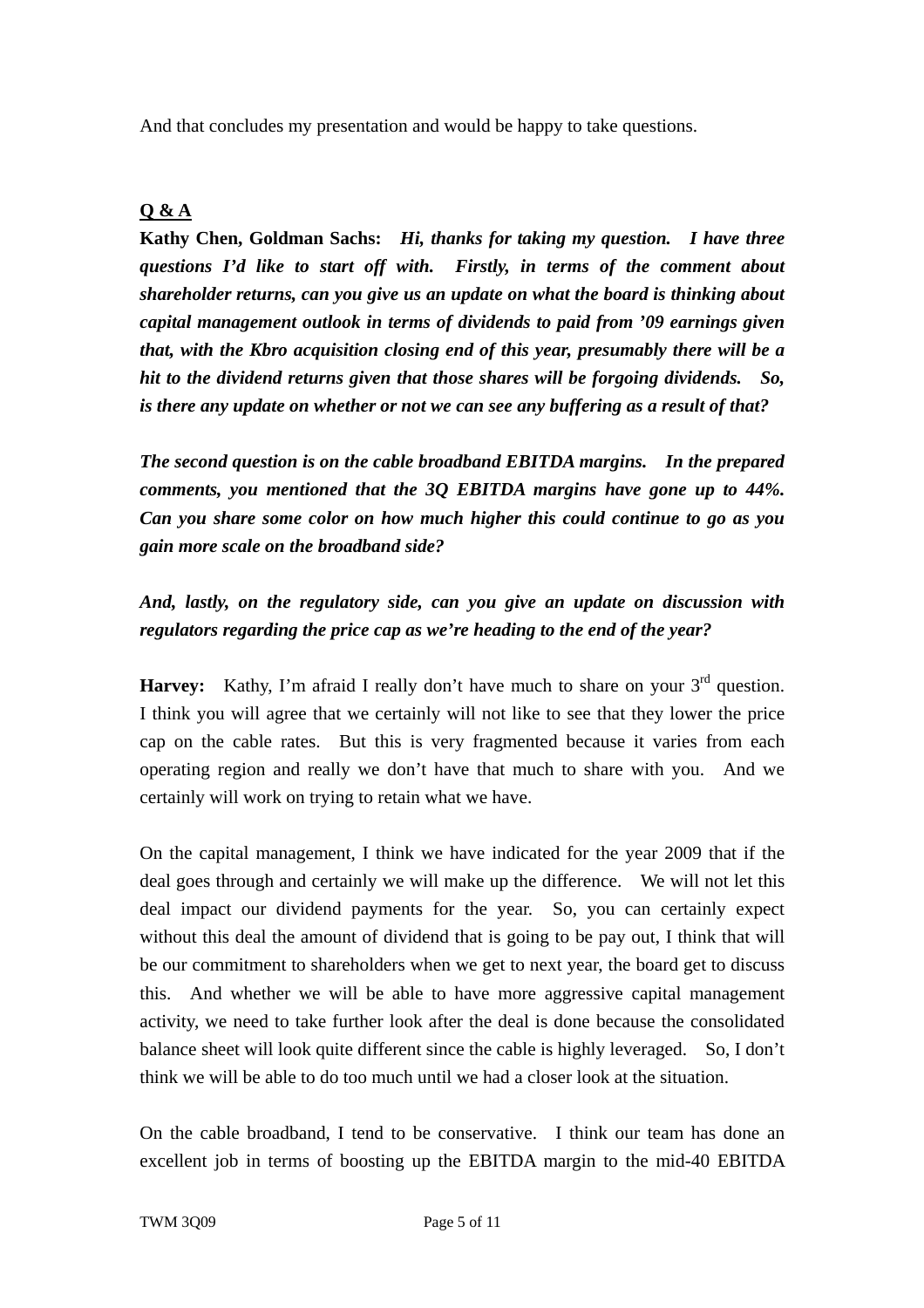margin level. Probably there won't be too much upside from where we have already reached. But if we are able to provide services to more operating areas, that's where the upside is.

**Kathy:** *Ok, thank you. Just to follow up on the dividend comment. So, are you saying that you'll try to maintain the dividend level from last year or should we just assume that there's some net profit decline for the full year this year so there will be maximum payout from that lower earnings level plus the buffer from the treasury shares forgoing dividends?*

**Harvey:** It's not a comparison with last year. It's a comparison with where we are now. So, basically, there are some profit decline. If you calculate that, you will see that cash dividend level will not be the same as before. This does not say that we are not going to pay anything higher than that. That's up to the board. We haven't really getting into that discussion yet because we need to wait until, we just want to make sure that if the deal actually went through, I think there are a lot of things to re-assess. So, right now, I don't really have a good answer for you.

**Kathy:** *Ok, thanks. So, not letting the deal impact the dividend payment means more the treasury share buffering difference, right?*

**Harvey:** Yeah.

**Kathy:** *Ok, thank you.* 

**Jimmy Cheong, JP Morgan HK:** *Hi, thanks for the call. I have two questions. Could you provide us with a view on when change in Taiwan company law to enable higher payout ratio will pass the Legislative Yuan? I recall a URI(?) team gave some guidance a couple of months ago. I was wondering if there was any update to that. And, if so, if you expect it to pass through in 2010, would this be the lever you use to buffer the dividend?* 

*2nd question is could there be some downside to full year CAPEX numbers? I think you previously guided NT\$6.5bn this year and to meet that you would need to spend about NT\$2.3bn, NT\$2.4bn in the 4Q, which would make it one of the highest quarterly CAPEX number for a number of years. Is there something earmarked for a large CAPEX payment in the 4Q or could we possibly see NT\$0.5bn to NT\$1bn CAPEX come below guidance?*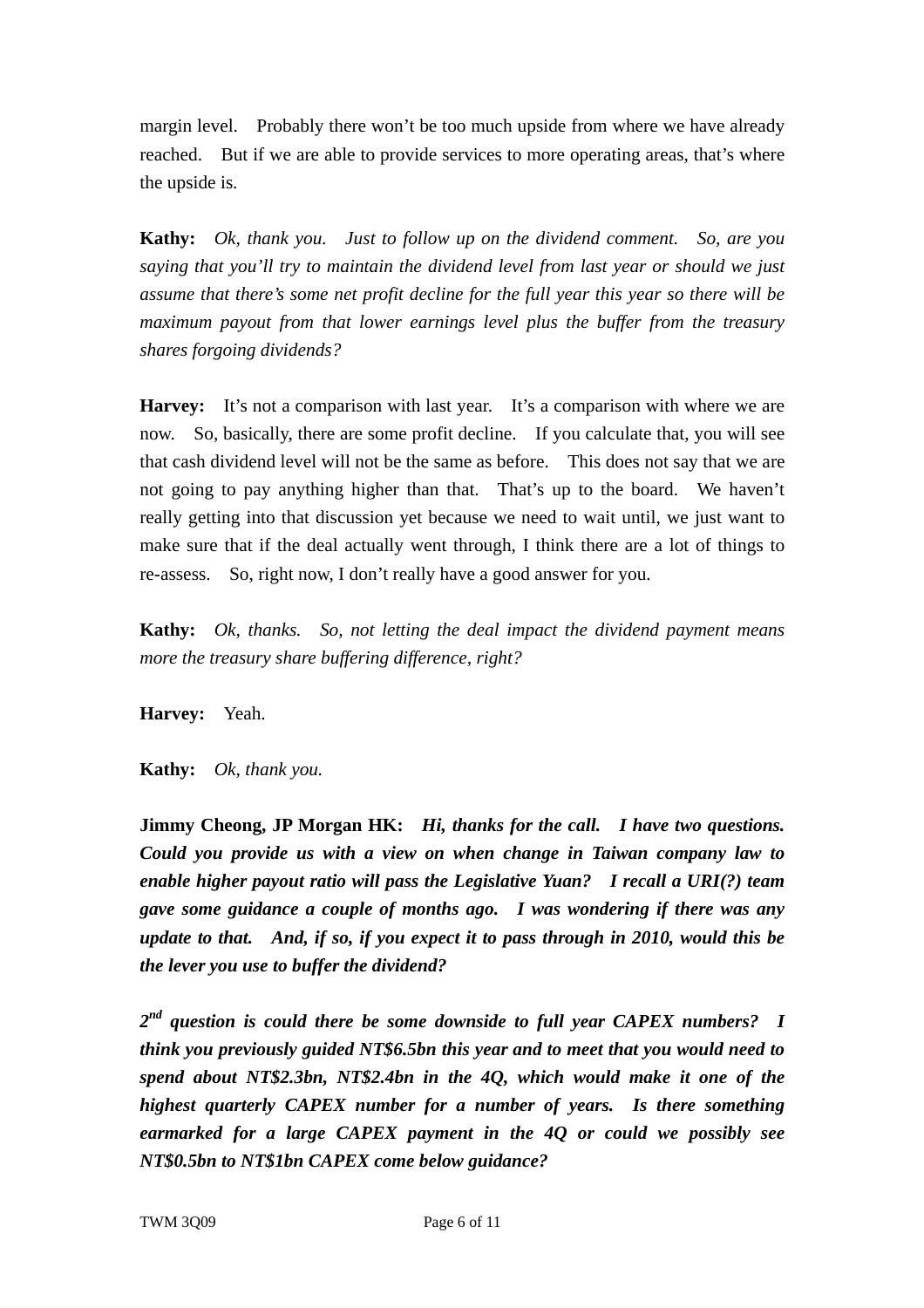**Rosie:** On the possible rescission of corporate act in Taiwan, we don't know when it will be passed by the Legislative Yuan. Currently, the bill has passed the first reading, but it's the second reading that really counts. So, we are waiting for the Legislative Yuan to give the approval.

On your  $2<sup>nd</sup>$  question, our full year CAPEX was NT\$6.5bn and, as of the end of 3Q, it's already NT\$4.8bn. So, I'm not quite sure why you have this NT\$2.3bn number.

**Jimmy:** *That's the amount you would need to spend in the 4Q to get to NT\$6.5.*

**Rosie:** No, it should be NT\$1.7. NT\$6.5 minus NT\$4.8.

**Jimmy:** *Ok, maybe I think maybe re-stated some 1Q or 4Q numbers that are different from what I have. So, I'll double-check that.* 

**Rosie:** Yeah.

**Gary Yu, Morgan Stanley HK:** *Ok, thanks for the call. I got three questions from my side. The first question is a follow-up to Kathy's question on dividends. So, if I assume TWM achieve FY EPS of NT\$4.67 for 2009 and putting a 90% payout for dividends, is that the amount you will be committing to, which is the NT\$4.2/ share for dividends for full year?* 

*Second question I have is regarding your cable acquisition. Do you expect any goodwill? And if so, what is the expect amount that you will record on the balance sheet?* 

*And the third question, for your remaining treasury shares, do you have any near-term plans for that because that's still 5%, 6% of the total share count?* 

**Harvey:** Gary, you are correct in your assumption in your  $1<sup>st</sup>$  question. To the remaining treasury shares, frankly speaking, right now we are busy with the acquisition transaction. I don't think we have the energy to entertain that and actually we also have no plans for the time being.

As far as the goodwill number, I'll let Rosie give it to you.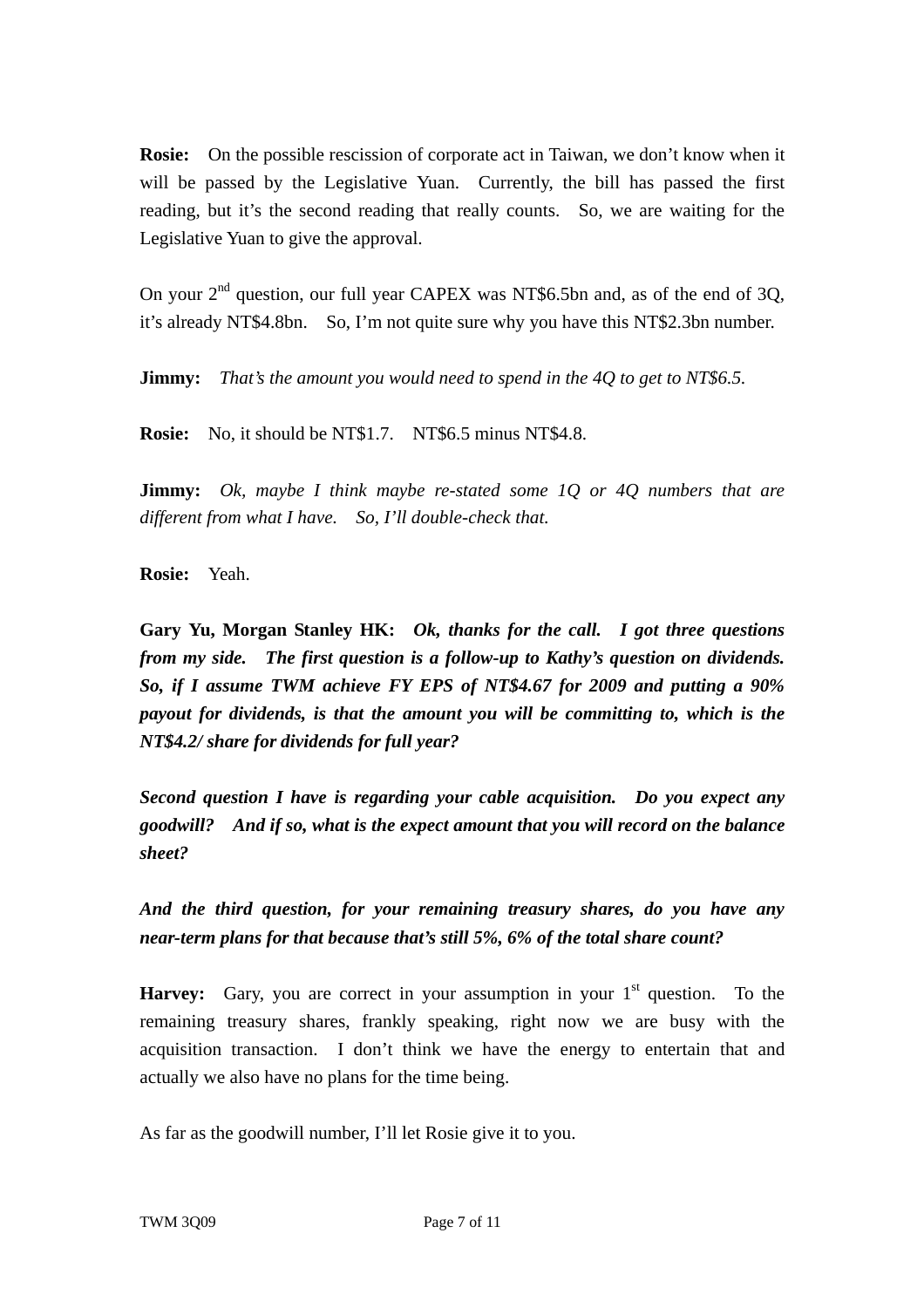**Rosie:** Currently, on Kbro's books, the total goodwill amounts to NT\$36bn roughly. And because of the transaction, there will be NT\$20bn more. So, that's the number you are asking about.

**Gary:** *If I can follow up on the treasury share question, for the remaining 5%, 6%, are you also going to forgo dividends from '10 onwards?* 

**Harvey:** Oh yeah, oh yeah. If that they remain on book, I think we will continue to forgo dividends.

**Gary:** *Ok, thanks.* 

**Arthurs, RBS Singapore:** *Thank you for the call. I have two questions. One common theme coming up in the Taiwanese market is the potential for cross-border investments between Taiwan and China. I was just wondering if TWM plans to participate this and, if so, in what form?* 

*Second question I have is with regards to competition. Do you actually see this as potentially stiffening in the 4Q? I understand that all your competitors initially had expected a more competitive environment in the 3Q, but had to scale back due to inventory problems, which has since been addressed. Do you see a risk of them ramping up activities in the 4Q?* 

**Harvey:** The competition actually has never died down in this market. But, on the other hand, I also don't see that we are really going to cut-throat competition. It might happen in some small segments, but, on overall basis, I think it will continue intense competition among all the operators, but I don't see anybody really try to jump the gun and get everybody killed.

On the cross-border investment, the answer is actually "we don't know". We are not really that knowledgeable about the China market. We pay attention to it. I personally visit China often these days, in touch with people; we try to get some cooperation going. But whether if this will really lead us to cross border investments either with other major operators or other upstream or downstream business, actually we don't know. I guess it's "maybe".

**Kathy Chen, Goldman Sachs HK:** *Thank you for taking my questions again. Just two follow-up questions from my side. Just to check on the 4Q revenue*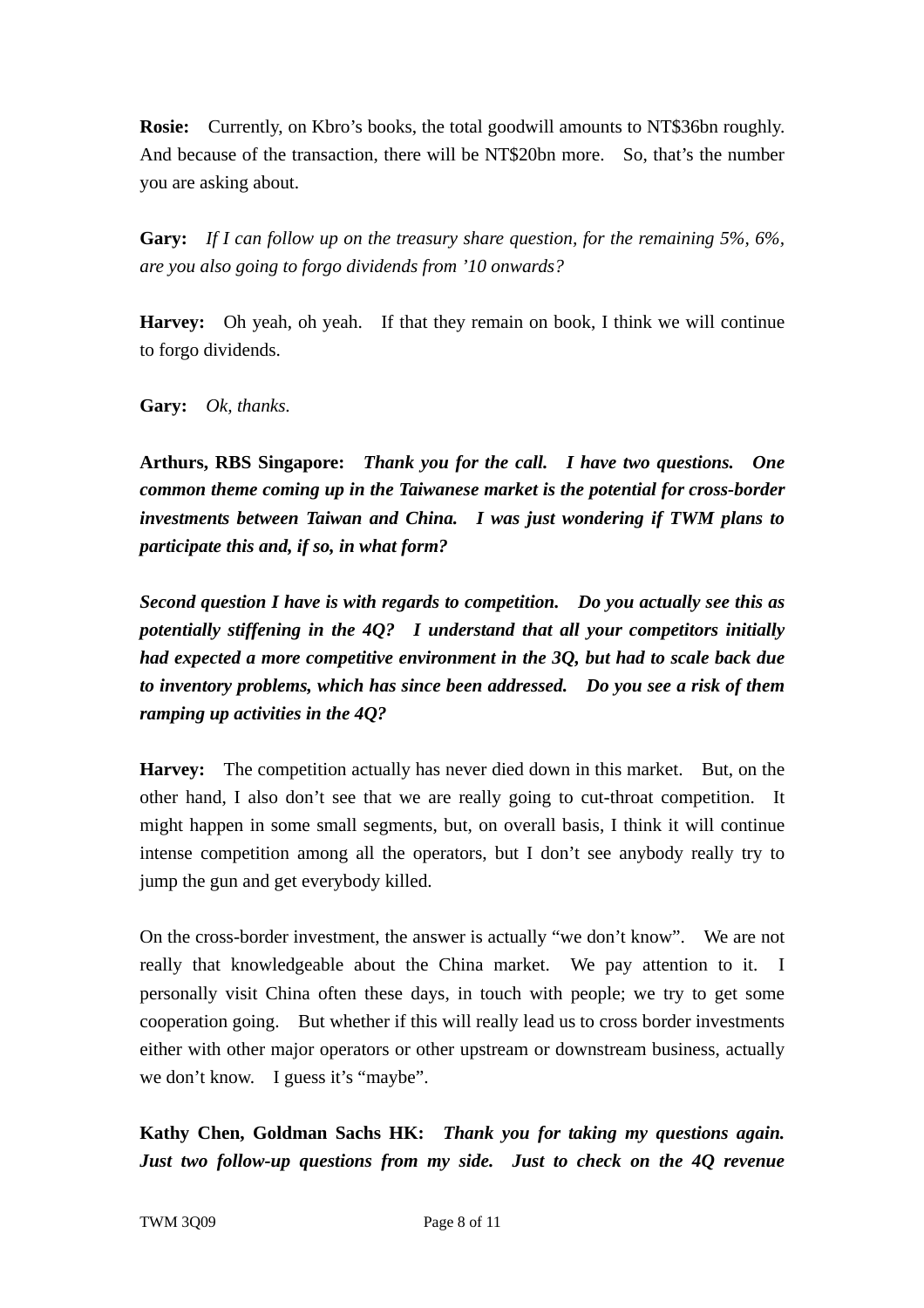*guidance in terms of each segment, if I'm reading the text correctly, you basically expect that the CBG revenue will be flat QoQ and then, for the EBG, you say stable QoQ for EBITDA, but do you expect the revenue will also be stable QoQ?* 

*And then, secondly, on the cable side, is there any update in terms of quantifying more of the synergies from the deal that you expect to materialize next year?* 

**Harvey:** I'll let Rosie talk about this. Before we get the transaction approved, we are not that excited about trying to quantifying all those synergies. What has to come will come. That might be the philosophy for the time being.

**Rosie:** Kathy, on your EBG revenue, will it be stable QoQ? Mainly yes. But the fixed-line business is still declining. We are counting more on expense control to keep the EBITDA in line with our guidance. And we expect to see the expense control continuing into the 4Q.

**Kathy:** *Ok, great, I guess then so that implies the cable revenue you expect for 4Q is quite strong, right? Up something like 8% QoQ?*

**Rosie:** Yeah, that's our guidance.

**Shirley Tse, UBS HK:** *Hi, thanks very much for taking my questions. My first question relates to the minutes of use. I noticed that the number of minutes have come off in the 3Q even though tariff/ minute has increased. I was wondering is that was because of some changes in your tariff and price packages or you seeing that people are actually using less their mobile phones?* 

*Secondly, you mentioned something about the fixed broadband or the cable broadband margins have improved. I was wondering if you started breaking out the mobile broadband margins vs. your mobile margins and how that has been trending.* 

*And, finally, I noticed there were some recent press reports about potential to cut cable tariffs within the Taipei area. I was wondering if you have any comments on that.* 

**Harvey:** I really don't know what kind of comments we can make on the cable tariff in Taipei. Currently, we are not operating in that region. So, at this point, we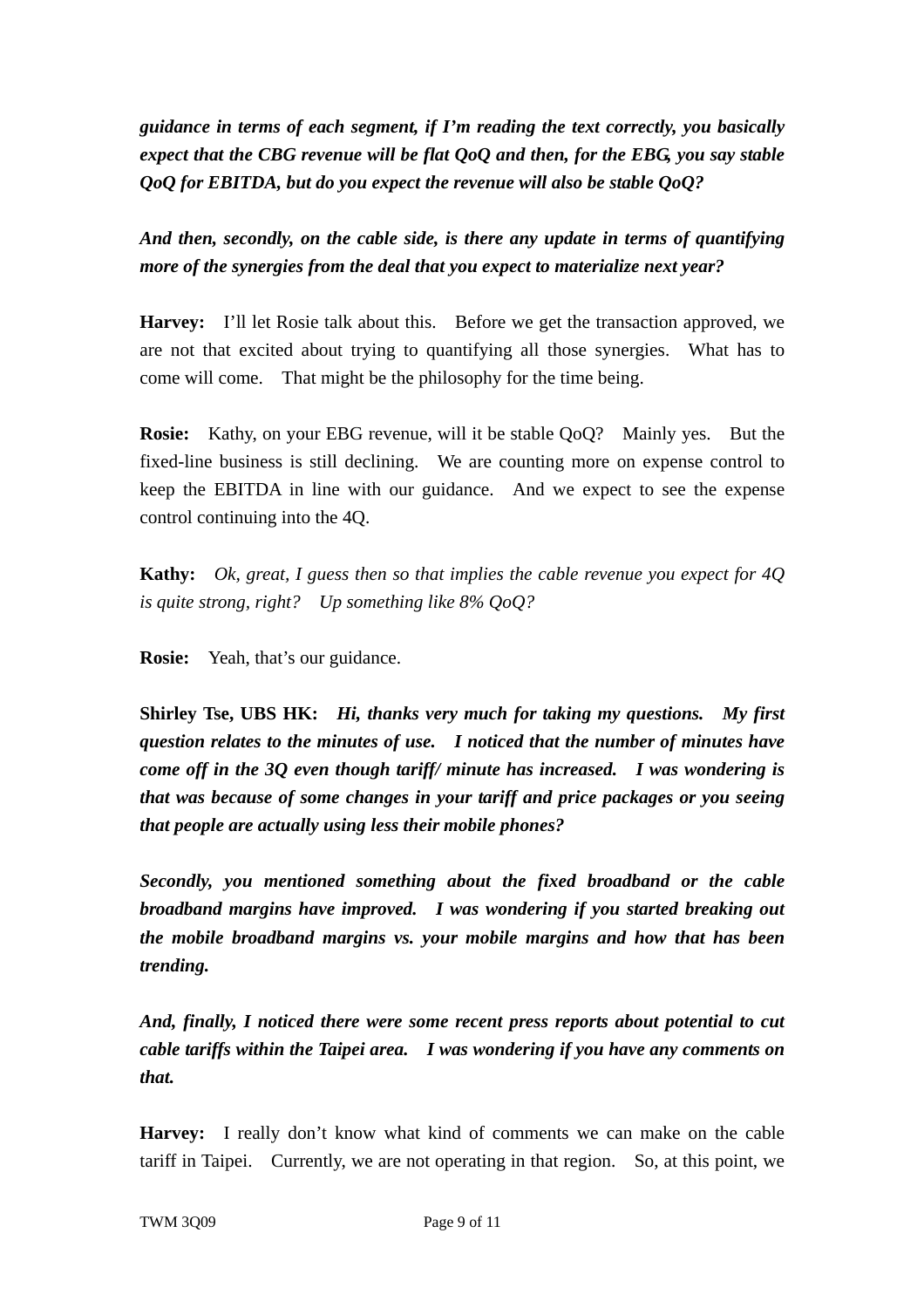really…each year, I think we always face that risk.

On the minutes of use, actually they are, starting last year, we have noticed some declining on the minute of use. It also depends on which segment we are looking at. The most obvious declining coming from one is the prepaid. Because I think that is the one segment we have more intensifying competition among the operators. The rest, I guess, is really…I don't see anything particularly noteworthy. Maybe Rosie can compliment.

**Rosie:** Shirley, the free minute users, the bucket plan users actually reduce their usage of free minutes. So, that's also causing the slower than expected growth in MOU. Actually, for non-bucket plan users, their usage has come up.

Mobile broadband margin, sorry, we still don't have the mobile broadband EBITDA margin for you at this moment.

**Harvey:** Ok, if there are no more questions, we will adjourn this session. And thank you all for attending our conference call. And we'll talk to you again next quarter. Thank you.